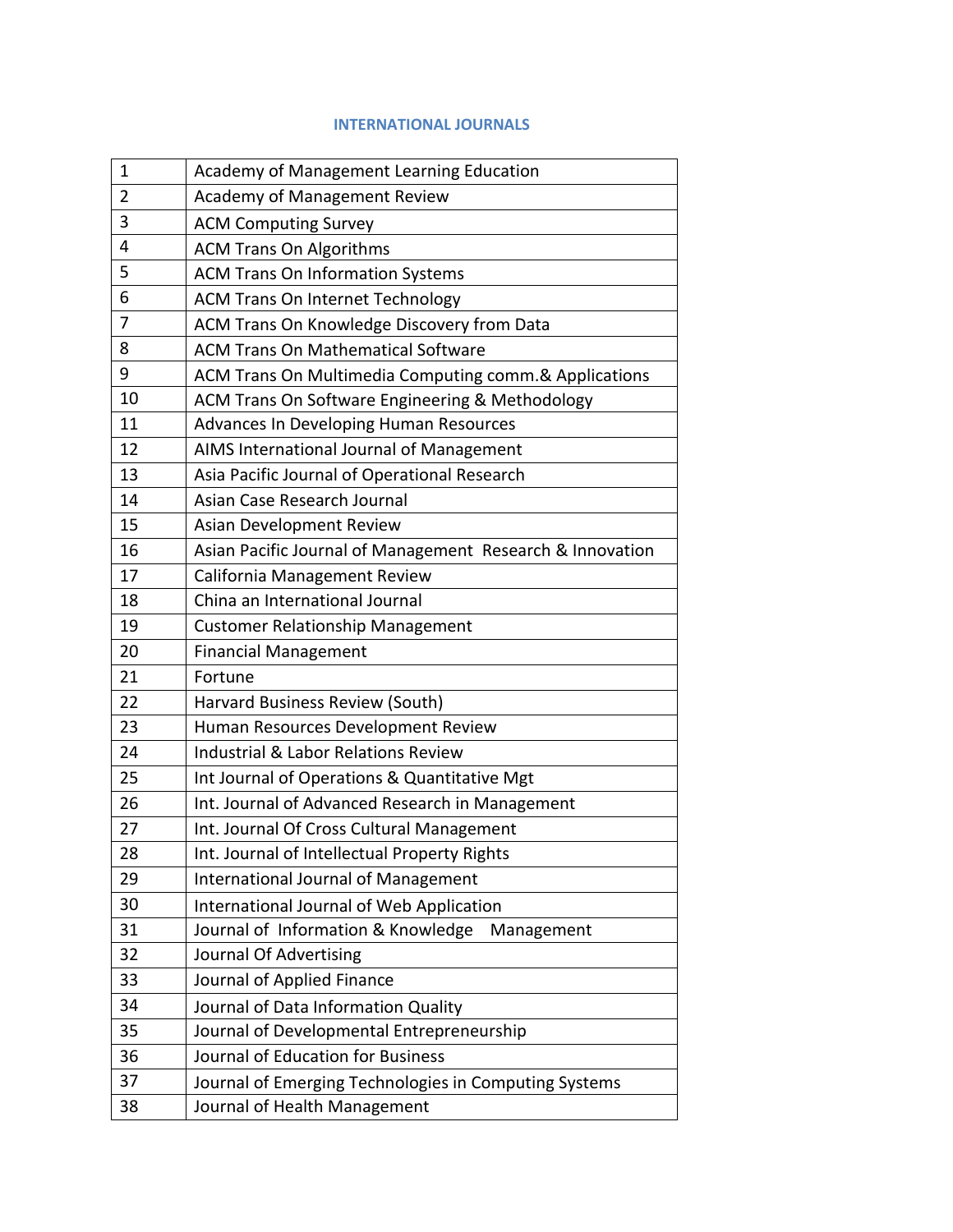| 39 | Journal of Human Capital                            |
|----|-----------------------------------------------------|
| 40 | Journal Of Human Resources                          |
| 41 | Journal of international Business Studies           |
| 42 | Journal Of International Marketing                  |
| 43 | Journal of Law and Economics                        |
| 44 | Journal Of Management                               |
| 45 | Journal of Marketing                                |
| 46 | Journal Of Marketing Research                       |
| 47 | Journal of Public Policy & Marketing                |
| 48 | Journal of Quality Technology                       |
| 49 | Management Today                                    |
| 50 | Marketing and Health Science                        |
| 51 | Marketing Insight                                   |
| 52 | Marketing News (New)                                |
| 53 | <b>Marketing Education Review</b>                   |
| 54 | <b>Marketing Theory</b>                             |
| 55 | <b>MIS Quarterly</b>                                |
| 56 | <b>MIT Sloan Management Review</b>                  |
| 57 | <b>PM Network</b>                                   |
| 58 | Project Management Journal                          |
| 59 | <b>Public Manager</b>                               |
| 60 | <b>Quality Management Journal</b>                   |
| 61 | <b>Quality Progress (New)</b>                       |
| 62 | RAM-Journal Enterprise Risk Management              |
| 63 | Research Technology Management                      |
| 64 | Sales force XP (Sales & Marketing Management)       |
| 65 | Sam Advanced Management Journal                     |
| 66 | Software Quality Professional                       |
| 67 | Strategic +Business                                 |
| 68 | <b>Supply Chain Management Review</b>               |
| 69 | Supply Chain Quarterly (New)                        |
| 70 | Surveys in Operations Research & Management Science |
| 71 | T+D (Training And Development)                      |
| 72 | The Academy of Management Journal                   |

## **NATIONAL JOURNALS**

| Abhigyan                                 |
|------------------------------------------|
| Arthashastra Indian Journal of Economics |
| Global Journal of finance and Economics  |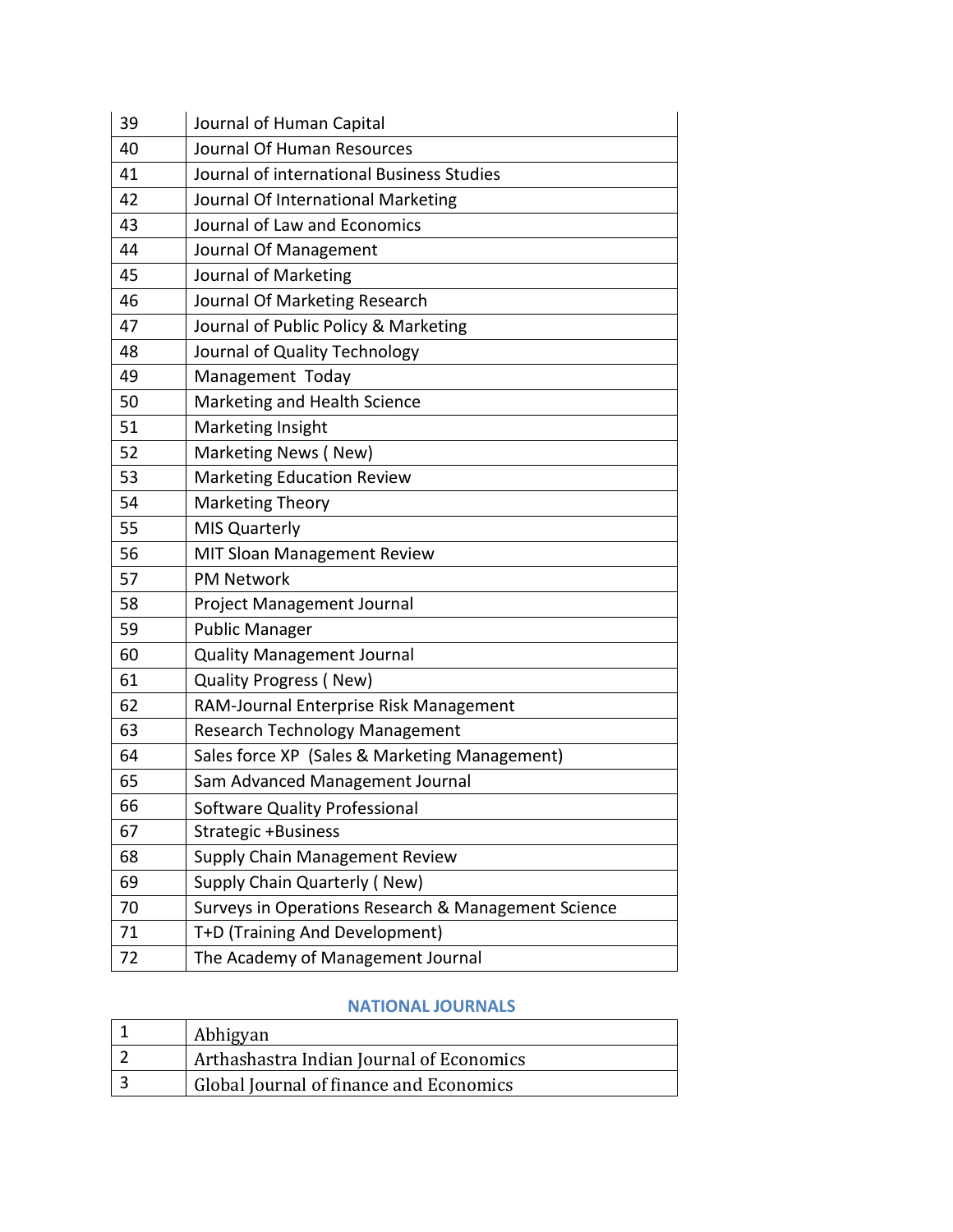| 4  | Indian Journal of Retail Management                 |
|----|-----------------------------------------------------|
| 5  | ASCI-Journal of management                          |
| 6  | Asia Pacific Marketing Review                       |
| 7  | Asian Economic Review                               |
| 8  | Asian journal of Management Cases                   |
| 9  | <b>Banking Finance</b>                              |
| 10 | <b>BVIMR Management Edge</b>                        |
| 11 | <b>CSI Communications</b>                           |
| 12 | Dalal Street Investment Journal                     |
| 13 | Decision                                            |
| 14 | <b>Economic Challenger</b>                          |
| 15 | <b>Education World</b>                              |
| 16 | Entrepreneur India                                  |
| 17 | Finance India                                       |
| 18 | Focus Int. Journal Of Management Digest             |
| 19 | <b>Foreign Trade Review</b>                         |
| 20 | <b>Gender Technology Management</b>                 |
| 21 | <b>Global Journal of Emerging Market Economics</b>  |
| 22 | Global Journal of Research in Management            |
| 23 | I Manager Journal of Information Technology         |
| 24 | India Quarterly Journal                             |
| 25 | Indian Co-Operative Review                          |
| 26 | Indian economic & social History Review             |
| 27 | Indian Foreign Affairs Journal                      |
| 28 | Indian Journal Of Agricultural Economics            |
| 29 | Indian Journal of Commerce and Management Thoughts  |
| 30 | <b>Indian Journal Of Economics</b>                  |
| 31 | Indian Journal Of Finance                           |
| 32 | <b>Indian Journal of Human Development</b>          |
| 33 | Indian Journal Of Industrial Relations              |
| 34 | Indian Journal Of Labour Economics                  |
| 35 | <b>Indian Journal of Management</b>                 |
| 36 | Indian Journal of Management Outlook                |
| 37 | Indian Journal Of Marketing                         |
| 38 | Indian Journal Of Public Administration             |
| 39 | Indian Journal of Research                          |
| 40 | Indian Journal of Transport Management              |
| 41 | Indian management                                   |
| 42 | <b>Indian Society of Training &amp; Development</b> |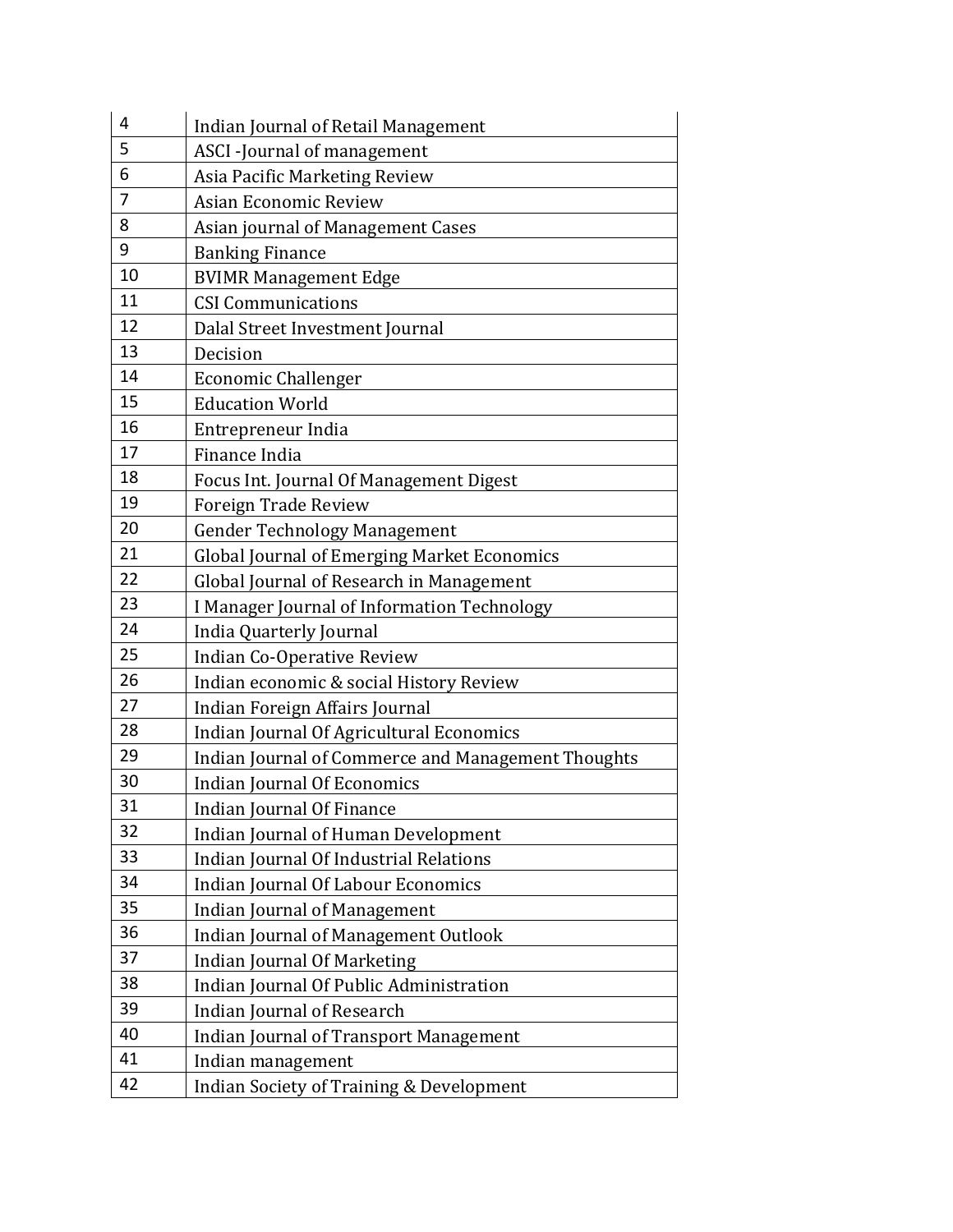| 43 | <b>Indira Management Review</b>                                                          |
|----|------------------------------------------------------------------------------------------|
| 44 | <b>Indor Management Journal</b>                                                          |
| 45 | Int. JNLOf Artificial Intelligence and Computational<br><b>Research Sort Computer</b>    |
| 46 | International Journal of Mathematical Modeling<br>Simulation And Application             |
| 47 | International Journal Of Computer Science & Knowledge<br>Engineering                     |
| 48 |                                                                                          |
|    | International Journal Of Fuzzy Systems and Rough Systems                                 |
| 49 | International Journal Of Grid Computing and Multi Agent<br>Systems                       |
| 50 |                                                                                          |
| 51 | International Journal Of Neural Networks and Applications                                |
|    | International Journal Of Soft Computing and<br><b>Bioinformatics</b>                     |
| 52 | International Journal Of Systems Simulation                                              |
| 53 | International Journal Of Wireless Communications and<br>Networking                       |
| 54 | International Journal of Computational Intelligence and<br><b>Healthcare Informatics</b> |
| 55 | International Journal Of Computational Mathematics and<br><b>Numerical Simulation</b>    |
| 56 | International Journal of Information Studies (IJIS) - (P+0)                              |
| 57 | International Journal Of Informational Processing                                        |
| 58 | IUP Journal Of Entrepreneurship Develop.                                                 |
| 59 | <b>IUP</b> Journal Of Supply Chain Management                                            |
| 60 | <b>IUP Journal Of Knowledge Management</b>                                               |
| 61 | <b>IUP Journal Of Applied Economics</b>                                                  |
| 62 | <b>IUP Journal Of Brand Management</b>                                                   |
| 63 | <b>IUP Journal Of Operation Management</b>                                               |
| 64 | IUP The IUP Journal Of Management Research                                               |
| 65 | ournal of Accounting & Finance                                                           |
| 66 | ournal Of Banking & Info Tech Management                                                 |
| 67 | ournal of Contemporary in Research Management                                            |
| 68 | Journal of Educational Planning & Administration                                         |
| 69 | ournal of Embedded Systems                                                               |
| 70 | Journal Of Emerging Market Finance                                                       |
| 71 | ournal of Entrepreneurship                                                               |
| 72 | Journal Of Financial Management & Analysis                                               |